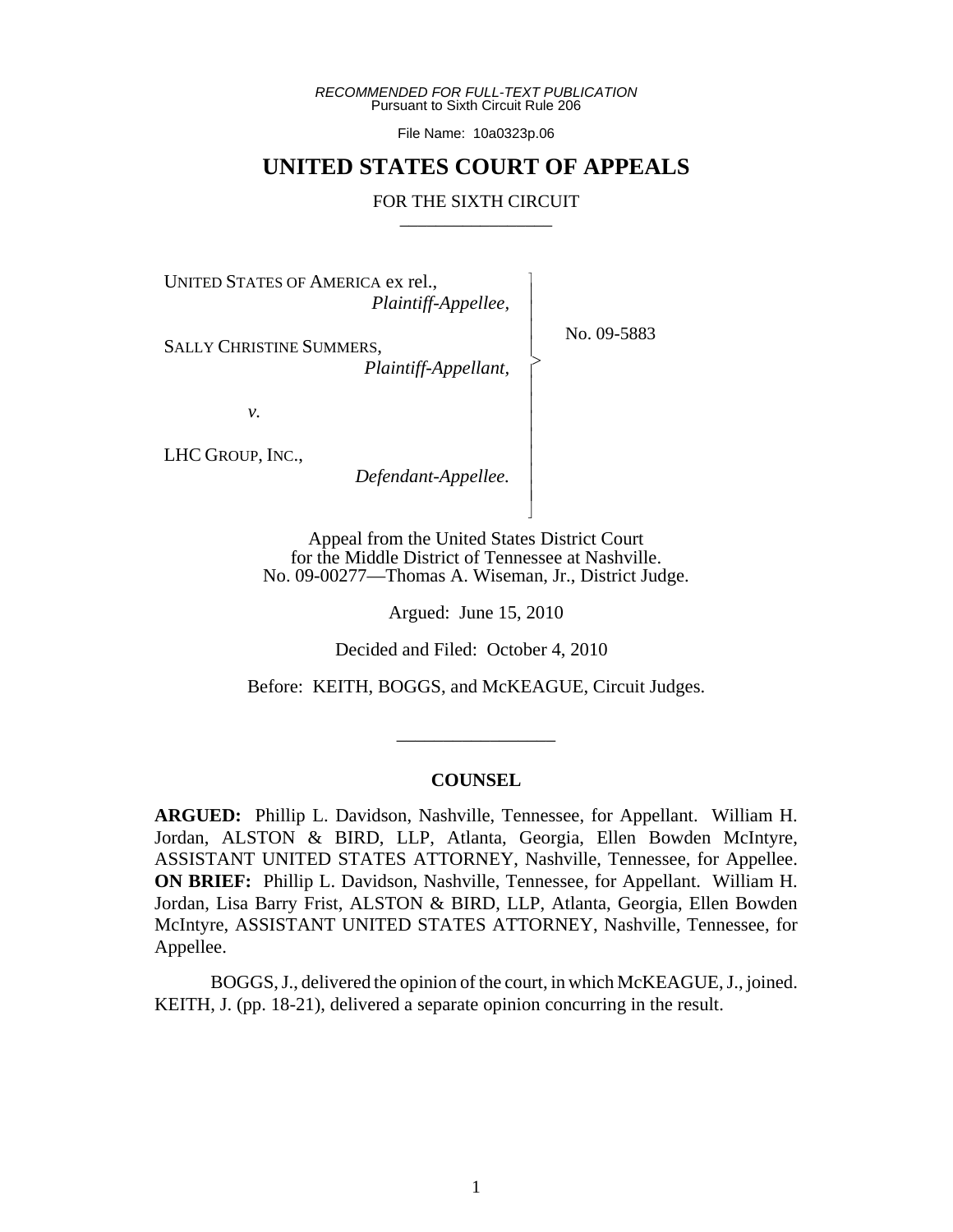# **OPINION \_\_\_\_\_\_\_\_\_\_\_\_\_\_\_\_\_**

**\_\_\_\_\_\_\_\_\_\_\_\_\_\_\_\_\_**

BOGGS, Circuit Judge. Appellant Sally Summers ("Summers") appeals an order of the district court denying her motion under Federal Rule of Civil Procedure 59(e) to alter an earlier judgment dismissing with prejudice the claims that she had brought pursuant to the False Claims Act ("FCA"), 31 U.S.C. § 3729 *et seq.* Summers argues that the district court applied an improper legal standard by holding that her failure to comply with the FCA's requirement that complaints in *qui tam* actions be filed under seal was, in and of itself, fatal to her claim. She further argues that the correct legal standard is one in which the nature and circumstances of the violation are taken into account, and that the district court failed to consider those factors. We hold that the FCA's language defeats Summers's argument, and affirm.

### **I**

Summers filed the complaint in this case on March 20, 2009. According to the complaint, Summers was, in 2008, employed as a physical therapist by the appellee LHC Group, Inc. ("LHC"), a corporation engaged in the business of providing in-home health services to patients insured by Medicare. The complaint further alleged that LHC routinely continued to recommend, provide, and bill Medicare for health services for patients even after staff members informed their managers that such care was no longer needed. Summers alleged that she herself had repeatedly complained to LHC management that these actions were fraudulent, but was told "not to mention the word fraud" and that LHC management took no action to address her concerns. She further claimed that, on December 10, 2008, LHC employed a pretextual reason to terminate her employment and that the real reason for her termination was her complaints about LHC's fraudulent actions.

Summers's complaint pled federal jurisdiction over her claims via the FCA, in that "[t]he aforementioned acts committed by the LHC management and employees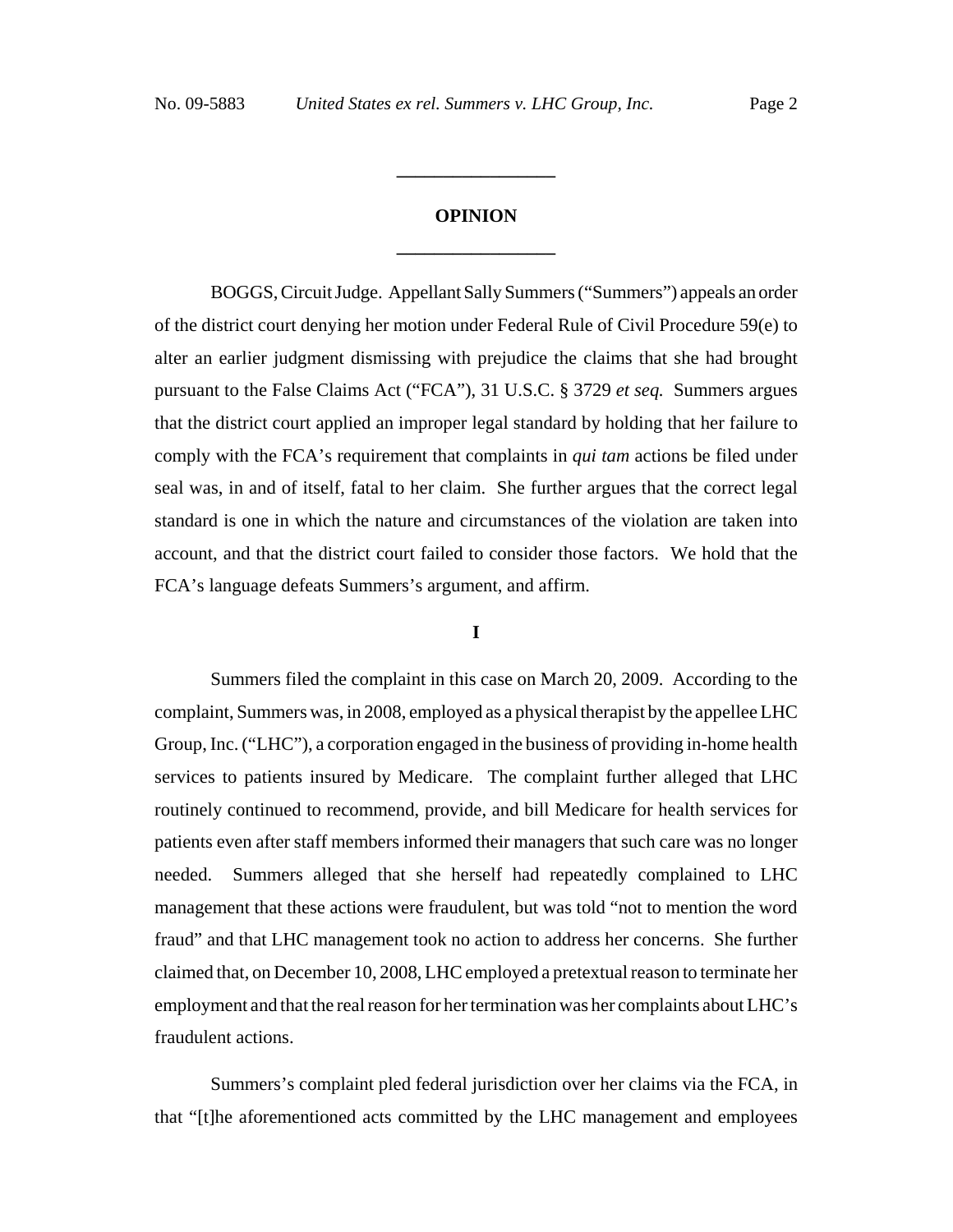constituted fraud against the United States Government in violation of 31 U.S.C. § 3729- 3733 *et seq.*, 'The False Claims Acts.'" In her prayer for relief, she requested that the United States be served with process and that she be permitted to prosecute the case on its behalf if it should choose not to be a party.

According to an affidavit filed by Summers's counsel, shortly after the filing he was contacted by an employee of the clerk's office who inquired as to whether the complaint should be placed under seal. During that conversation, Summers alleges, counsel was told that the complaint "would not be logged into the [Electronic Case Filing] system until [counsel] and the Clerk's Office had discussed the proper filing method." Appellant's Br. at 6. On March 23, 2009, that same employee of the clerk's office allegedly left counsel a voicemail message informing him that, in order to file the complaint under seal, he needed to send her an email making that request. However, when counsel called the clerk's office to confirm the relevant email address, he was told by another employee there that an email would not suffice, and instead that he would be required to file a motion to seal the case.

On March 24, 2009, prior to Summers's counsel's filing any motion to seal, the complaint was posted on PACER, the publicly-accessible Internet-based portal providing access to court filings; thus, it was available to anyone with a PACER account who was willing to pay the applicable fee for accessing court documents online. On March 26, 2009, Summers's counsel received a call from an Assistant United States Attorney informing him that the U.S. Attorney's Office had seen the case on PACER. *Ibid.* Finally, on March 27, 2009, counsel filed a motion to seal the case; that motion was denied by the district court three days later for failure to set forth a basis on which it should be granted.

On April 15, 2009, LHC moved to dismiss the complaint. As a basis for its motion, LHC argued, pursuant to Federal Rule of Civil Procedure 12(b)(1), that the failure of Summers's counsel to file the complaint under seal violated the requirements of the FCA, leaving the court without subject matter jurisdiction. LHC also argued in the alternative that, pursuant to Federal Rule of Civil Procedure 12(b)(6), Summers had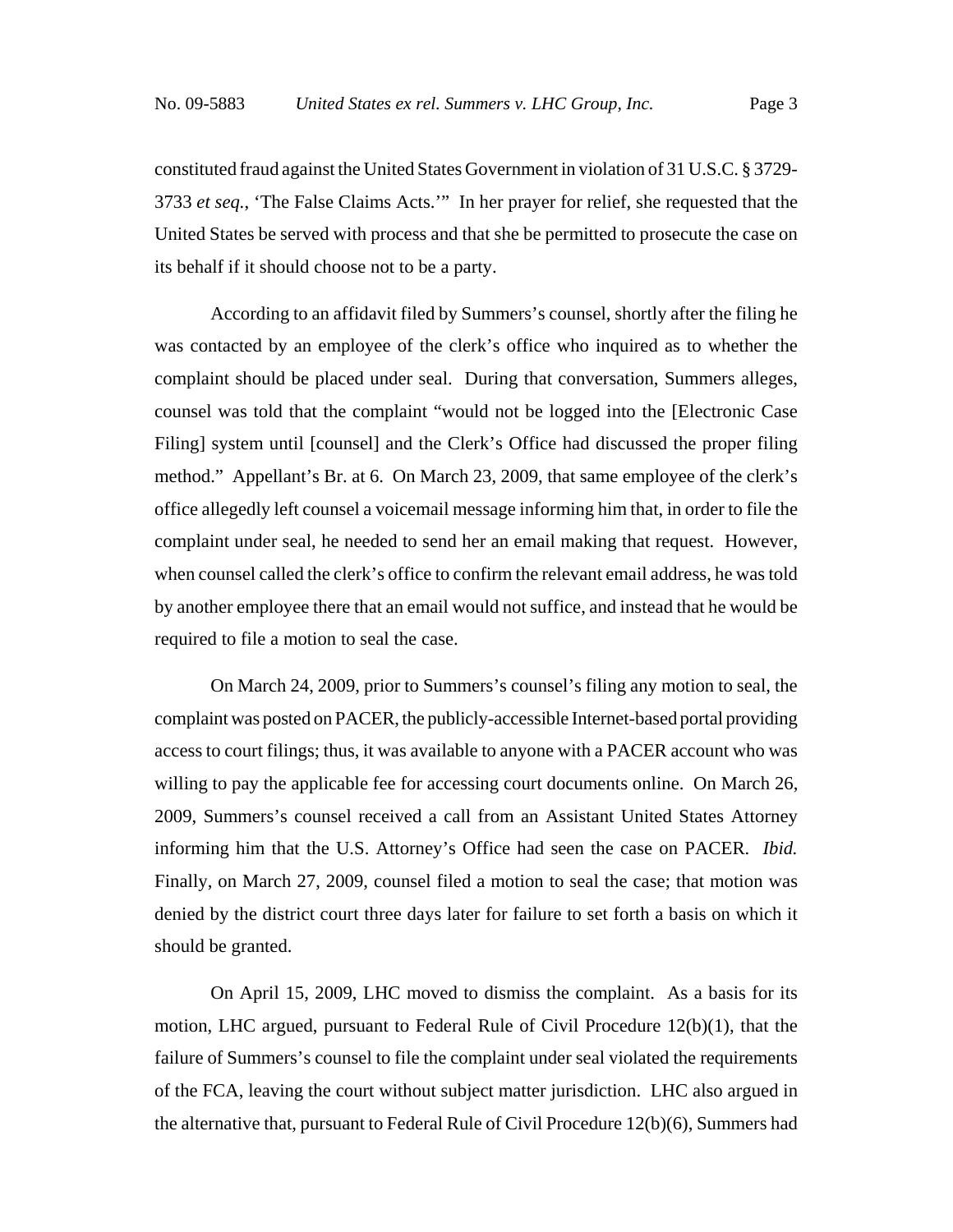failed to state a claim on which relief could be granted.**<sup>1</sup>** Before the district court could rule on LHC's motion to dismiss, Summers filed a motion to amend her complaint on April 22, 2009. Rather than attaching her proposed amended complaint to that motion, however, she filed it as a separate, and publicly-available, docket entry. She then filed yet another publicly-available version of the complaint, styled "Substituted Amended Complaint," on April 23, 2009, without the district court's permission.

The district court granted LHC's motion to dismiss on June 11, 2009. *United States ex rel. Summers v. LHC Grp. Inc.,* No. 3:09-CV-277, 2009 WL 1651503 (M.D. Tenn. June 11, 2009). In so doing, the court found it unnecessary to reach the question of whether a failure to meet the FCA's *in camera* filing requirements presented a jurisdictional bar, instead holding that "the failure in this case to file [the] complaint *in camera* and under seal is a fatal deficiency that requires dismissal of this action with prejudice as to the relator . . . both because her failure to comply with the statute deprives her of the ability to pursue the remedy created by the statute, and because the same failure incurably frustrates the underlying purposes of the procedural requirements."**<sup>2</sup>** *Id*. at \*6. The district court explicitly held that the dismissal was without prejudice as to the United States. *Ibid*. Summers subsequently filed a motion to alter the judgment pursuant to Rule 59(e) on June 19, 2009, which was denied in a

**<sup>1</sup>** LHC's motion to dismiss also argued that Summers had failed to plead fraud with particularity, as required by Federal Rule of Civil Procedure 9(b). The district court did not reach this issue, and it is not before us.

**<sup>2</sup>** The district court, in a footnote, stated that "if it were required to make an express finding on the issue," it would hold the requirements to be non-jurisdictional, largely because if they *were* jurisdictional then a violation would require the complaint to be dismissed with prejudice to both the relator and the United States, thus depriving the United States of its right to pursue the litigation if it so chose. *United States ex rel. Summers*, 2009 WL 1651503, at \*6 n.7 (citing *United States ex rel. Ubl v. IIF Data Solutions*, 2009 WL 1254704 (E.D. Va. May 5, 2009)). Because the issue is neither in controversy nor necessary to decide in this case, we will assume without deciding that the under-seal requirements are procedural and not jurisdictional, an assumption supported by the fact that other requirements for *qui tam* claims under the FCA are *explicitly* jurisdictional. *See Graham County Soil and Water Conservation Dist. v. United States ex rel. Wilson*, 130 S. Ct. 1396, 1401–02 (2010) (noting that 31 U.S.C. § 3730(e)(4)(A) provides that "[n]o court shall have jurisdiction over an action" based on certain previously publicly disclosed allegations or transactions); *Russello v. United States*, 464 U.S. 16, 23 (1983) ("[W]here Congress includes particular language in one section of a statute but omits it in another section of the same Act, it is generally presumed that Congress acts intentionally and purposely in the disparate inclusion or exclusion.").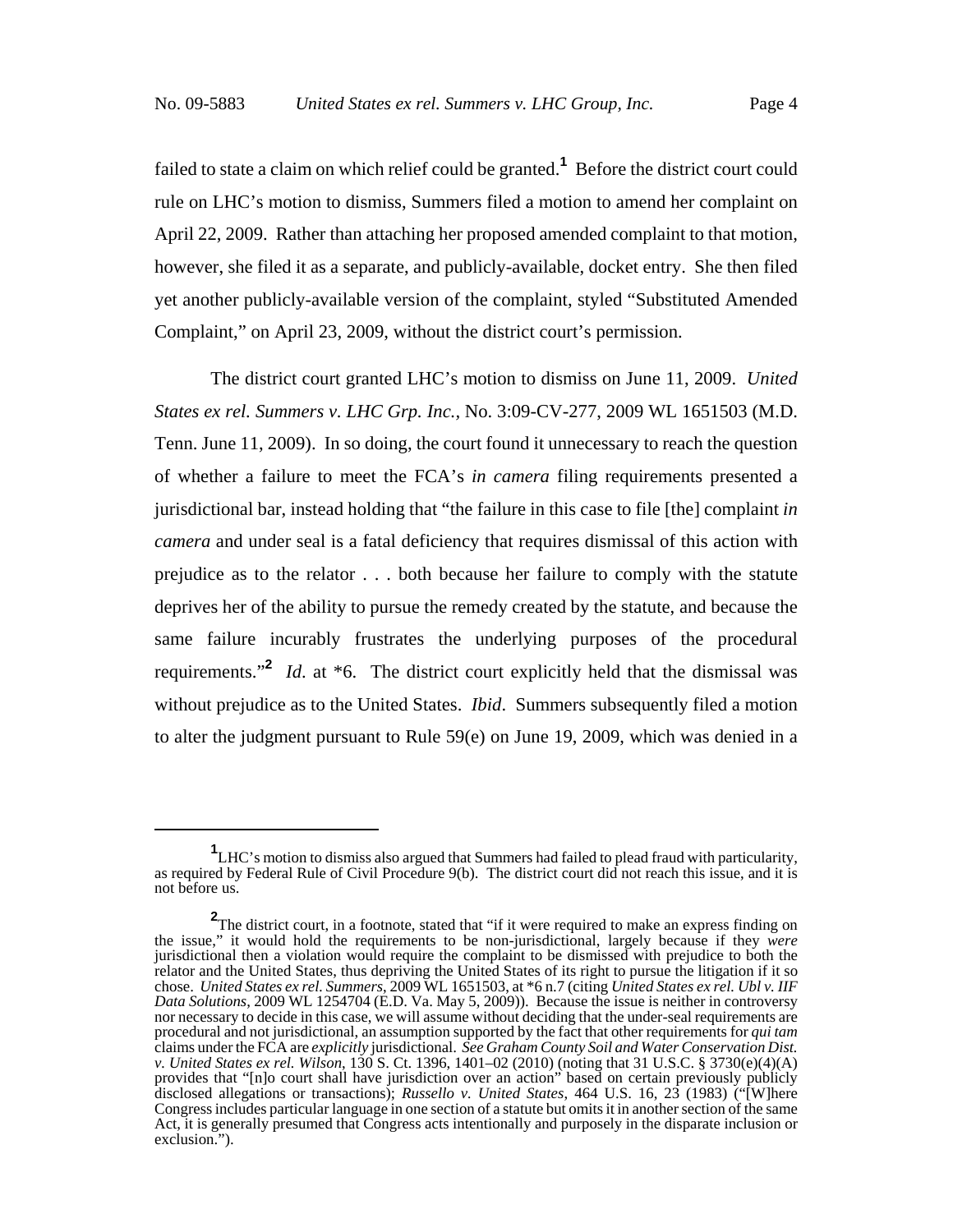marginal order by the district court on July 8, 2009 "for the reasons set forth in the previous Memo and Judgment" granting LHC's motion to dismiss.

This timely appeal followed.

### **II**

Although we generally review a denial of a motion to alter or amend a judgment for abuse of discretion, we address questions of law presented in such proceedings de novo. *Huff v. Metro. Life Ins. Co.*, 675 F.2d 119, 122 n.5 (6th Cir. 1982). Moreover, we specifically review de novo the district court's statutory interpretation of the FCA. *See United States ex rel. Bledsoe v. Cmty. Health Sys., Inc.*, 342 F.3d 634, 641 (6th Cir. 2003). Where, as here, "a statutory right is being pursued . . . and the defense raised is that the plaintiff or defendant does not come within the purview of the statute, the judicial acceptance of this defense, however it is accomplished, is the death knell of the litigation and has the same effect as a dismissal on the merits." *Rogers v. Stratton Indus., Inc.*, 798 F.2d 913, 917 (6th Cir. 1986).

#### **III**

### A

The False Claims Act imposes liability on "[a]ny person who . . . knowingly presents, or causes to be presented, to an officer or employee of the United States Government . . . a false or fraudulent claim for payment or approval." 31 U.S.C. § 3729(a)(1) (2006) (amended 2009).**<sup>3</sup>** The FCA further authorizes private persons to bring civil actions for violations of section 3729 in the Government's name, and entitles those persons to a portion of the amount recovered thereby. 31 U.S.C.  $\S 3730(b)(1)$ (2006) (amended 2009); 31 U.S.C. § 3730(d) (2006) (amended 2009). In such *qui tam*

**<sup>3</sup>**The FCA also imposes liability on related grounds, such as knowingly making or using false records to obtain payment for false claims, or conspiring to defraud the Government by getting a false claim allowed or paid. *See* 31 U.S.C. 3729(a)(2)–(3) (2006) (amended 2009). Neither the original complaint nor either version of the amended complaint specify the precise subsections Summers wished to invoke, instead claiming only that LHC's actions violated "Title 31 U.S.C. § 3729-3733 *et seq.*, 'The False Claims Acts.'" Be that as it may, the issues in this appeal are unaffected by the type of FCA violation Summers's complaint might fairly be read to allege.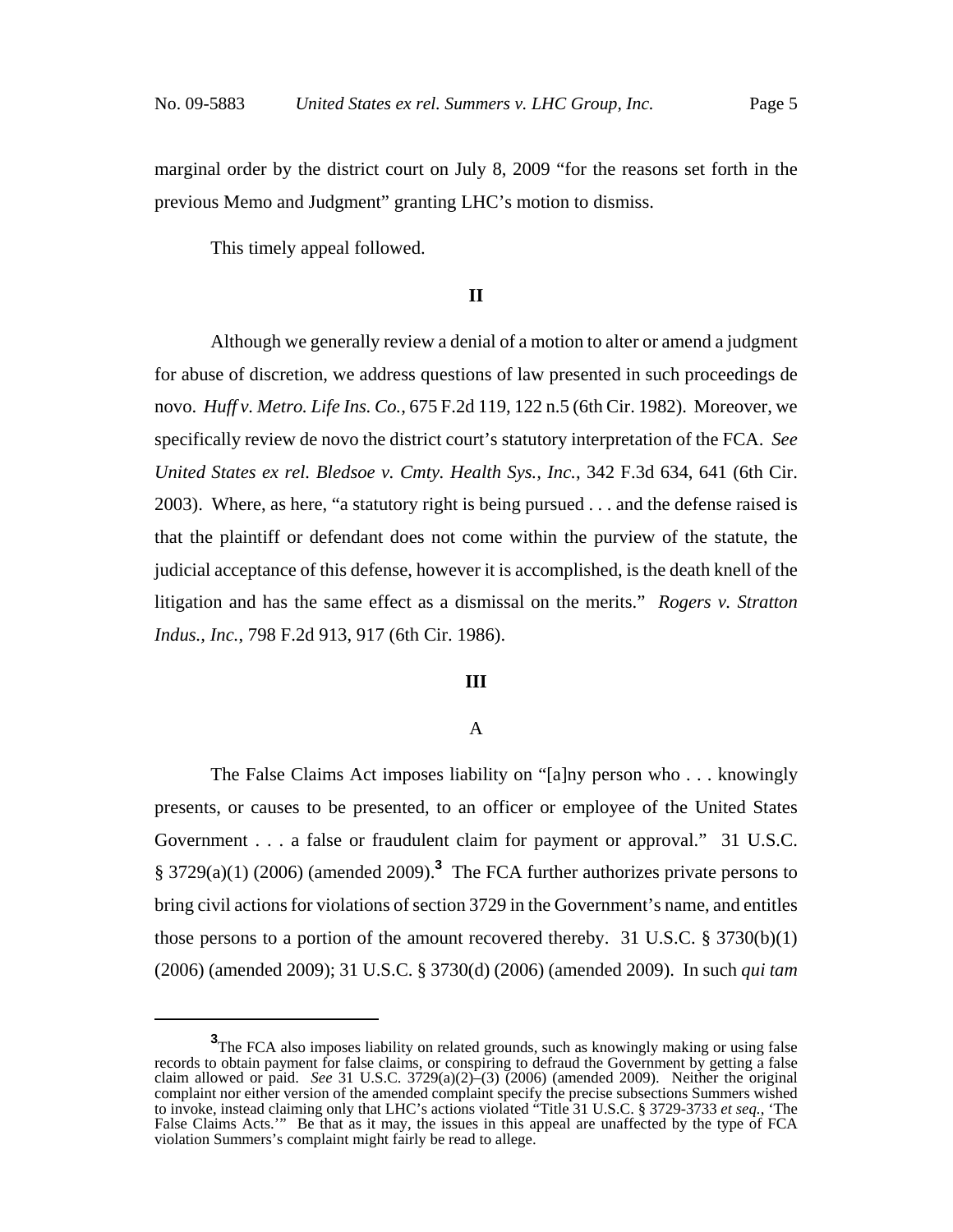actions, however, the complaint is not immediately made available to the public or even to the defendant; instead,

[a] copy of the complaint and written disclosure of substantially all material evidence and information the person possesses shall be served on the Government pursuant to Rule 4(d)(4) of the Federal Rules of Civil Procedure. The complaint shall be filed in camera, shall remain under seal for at least 60 days, and shall not be served on the defendant until the court so orders. The Government may elect to intervene and proceed with the action within 60 days after it receives both the complaint and the material evidence and information.

*Id.* at § 3730(b)(2) (footnote omitted). Thus the statute that creates the cause of action at issue and authorizes *qui tam* plaintiffs to pursue it also specifies that the complaint be filed under seal.

Originally, the FCA was enacted in 1863 to respond to rampant fraud in Civil War defense contracts. *Am. Textile Mfrs. Inst., Inc. v. The Ltd., Inc.*, 190 F.3d 729, 733 (6th Cir. 1999); S. Rep. No. 99-345, at 8 (1986), *reprinted in* 1986 U.S.C.C.A.N. 5266, 5273. At the time of its passage, enforcement of a statute via the creation of a *qui tam* cause of action had been a long-accepted practice dating from at least the thirteenth century. Note, *The History and Development of Qui Tam*, 1972 Wash. U.L.Q. 81, 83 (1972) (citing 3 W. Blackstone, *Commentaries on the Laws of England* 160 (1st ed. 1768)). Nevertheless, and despite the necessity of ensuring enforcement of the Act with a minimum expenditure of resources from the already-stretched wartime government, the original FCA's *qui tam* enforcement structure was not implemented without misgivings. Distrust of the "informers" who were expected to bring acts of fraud to the government's attention led the bill's own sponsor to characterize it as "setting a rogue to catch a rogue." Cong. Globe, 37th Cong., 3d Sess. 955–56 (1863) (remarks of Sen. Howard).

Senator Howard's remarks proved prescient, most notably in 1941 when the Supreme Court decided that so-called "parasitic" *qui tam* suits under the FCA—that is, suits filed by private citizens utilizing knowledge of the alleged fraud that the relator had gleaned from criminal indictments based on the very same actions—were nevertheless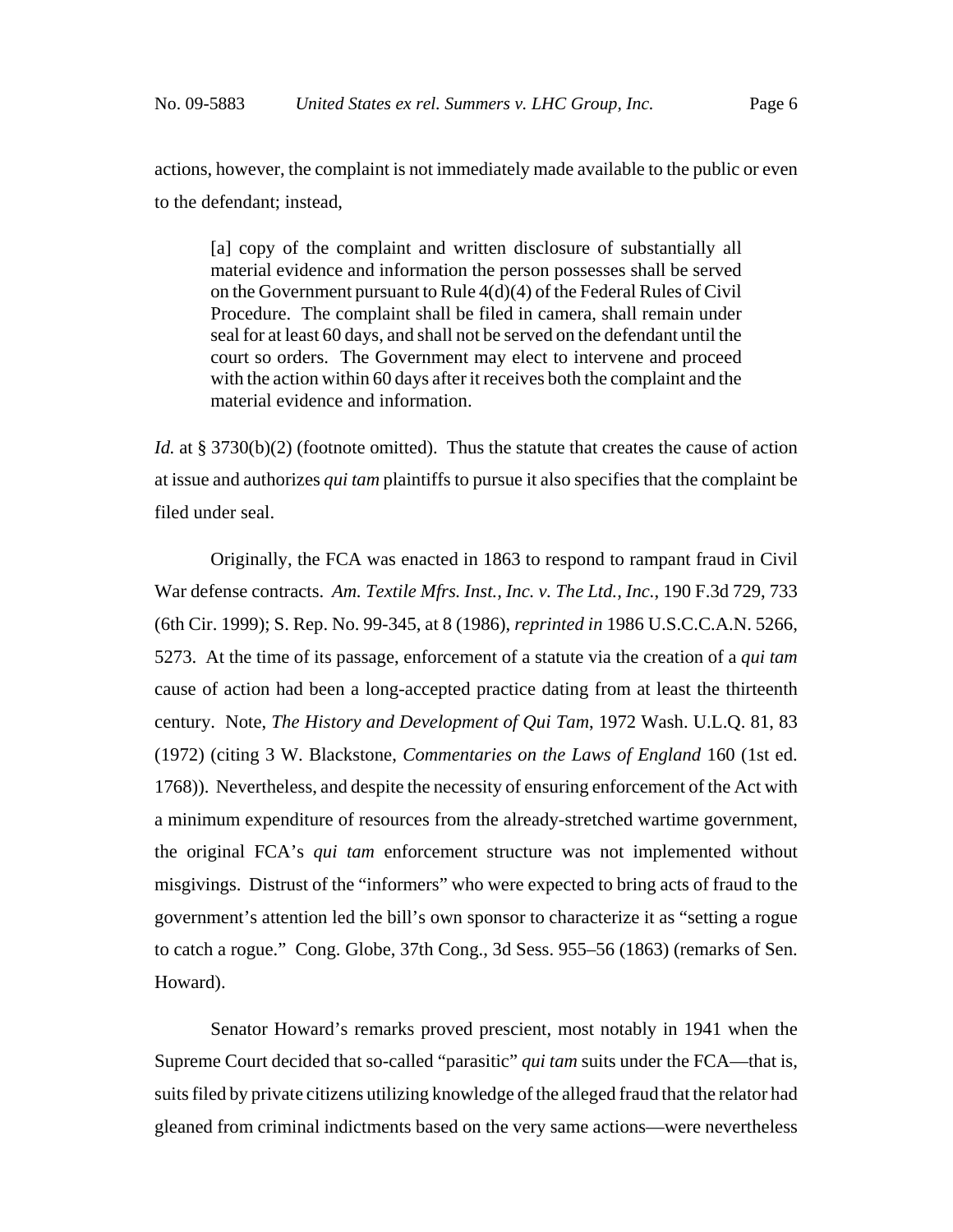permitted by the statute. *See United States ex rel. Marcus v. Hess*, 317 U.S. 537 (1943). In response to *Hess*, Congress amended the FCA in 1943 to provide that the Government's prior knowledge of the allegations in the complaint was a jurisdictional bar to *qui tam* suits. *United States ex rel. LaValley v. First Nat'l Bank of Boston*, 707 F. Supp. 1351, 1354–55 (D. Mass. 1988).

The FCA did not require that the relator's complaint be filed under seal, however, until the passage of amendments to the Act by the 99th Congress in 1986. At that time of the 1986 amendments, the Senate Committee indicated that its "overall intent in amending the *qui tam* section of the False Claims Act [was] to encourage more private enforcement suits," but gave several other reasons for imposing the specific requirement that a *qui tam* False Claims Act complaint be filed under seal. S. Rep. No. 99-345, at 23–24. Most prominently, it noted that the under-seal requirement gave the Government the chance to determine "whether it was already investigating the claims stated in the suit and then to consider whether it wished to intervene" prior to the defendant's learning of the litigation. *Erickson ex rel. United States v. Am. Inst. of Biological Sciences*, 716 F. Supp. 908, 912 (E.D. Va. 1989) (citing S. Rep. No. 99-345, at 24); *United States ex rel. Pilon v. Martin Marietta Corp.*, 60 F.3d 995, 998 (2d Cir. 1995). Relatedly, the requirement served to "prevent alleged wrongdoers from being tipped off that they were under investigation." *Erickson*, 716 F. Supp. at 912. Consistent with these rationales, the Senate Report on the 1986 amendments specified that "[n]othing in the statute  $\dots$ precludes the Government from intervening before the 60-day period expires, at which time the court would unseal the complaint and have it served upon the defendant . . . ." S. Rep. No. 99-345, at 24. Thus the primary purpose of the under-seal requirement is to permit the Government sufficient time in which it may ascertain the status quo and come to a decision as to whether it will intervene in the case filed by the relator.

#### B

The statutory purpose of the under-seal requirement is of particular importance to this case, because the appellant argues that the logic of the *Erickson* decision, which the district court found persuasive, misconstrued that purpose. In *Erickson*, a district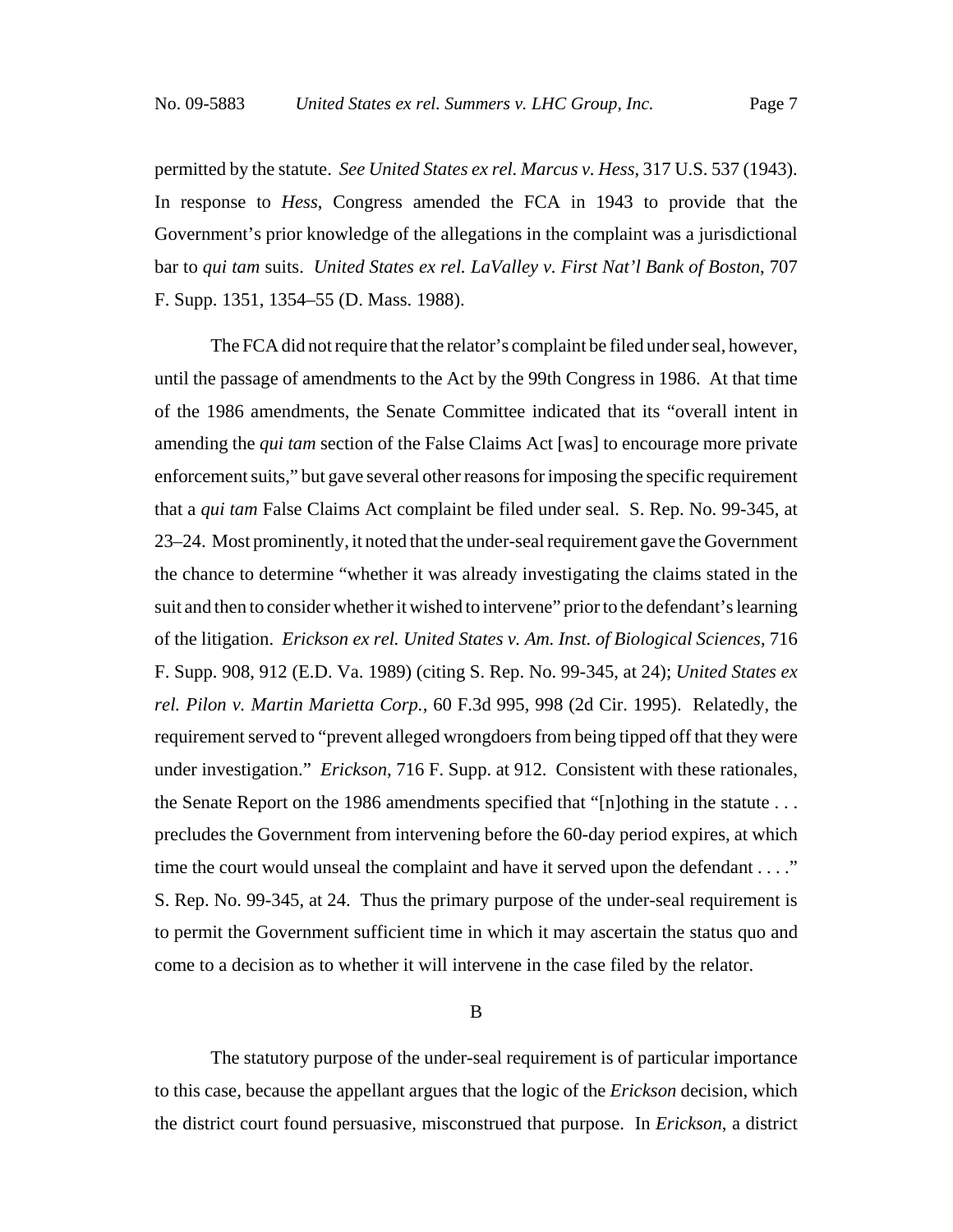court dismissed an FCA complaint where the relator failed to file the complaint under seal, both because "a party pursuing a statutory remedy must comply with all the procedures the statute mandates" and, separately, because "[s]ound policy also support[ed] dismissal." *Erickson*, 716 F. Supp. at 911–12. With respect to the former justification, the *Erickson* court noted that

[i]n general, a party pursuing a statutory remedy must comply with all the procedures the statute mandates. As the Supreme Court put it . . . , if a statute "creates a new liability and gives a special remedy for it, . . . upon well-settled principles the limitations upon such liability become a part of the right conferred, and compliance with them is made essential to the assertion and benefit of the liability itself."

*Id.* at 911 (quoting *United States ex rel. Texas Portland Cement Co. v. McCord*, 233 U.S. 157, 162 (1913)) (second ellipsis in *Erickson*).

As to the "sound policy" justification, the *Erickson* court held that the provisions of the FCA were adopted to permit the Government to determine in private whether it was already investigating the claims at issue, while at the same time preventing defendants from learning they were under investigation.**<sup>4</sup>** In language echoed by the district court in this case, the *Erickson* court held that the relator's "failure to comply with the filing and service provisions irreversibly frustrates the congressional goals underlying those provisions." *Id.* at 912.

Summers argues that *Erickson* incorrectly construed the intent behind the sealing requirements, and that therefore, by relying on the logic of *Erickson*, the district court in this case erred on a matter of law. According to Summers, *Erickson*'s reliance on non-*qui tam* cases to divine Congressional intent was inapposite, because Congress had specifically indicated that their purpose in passing the seal requirements was to balance

<sup>&</sup>lt;sup>4</sup>The *Erickson* court also indicated that, as a secondary goal, Congress intended "to protect the defendant's reputation from unfounded public accusations." *Erickson*, 716 F. Supp. at 912. While the requirement at issue certainly has that *effect*, which could well be laudable, we have found no support in the legislative history of the 1986 amendments to the FCA for the proposition that this was one of the *purposes* of the under-seal requirement.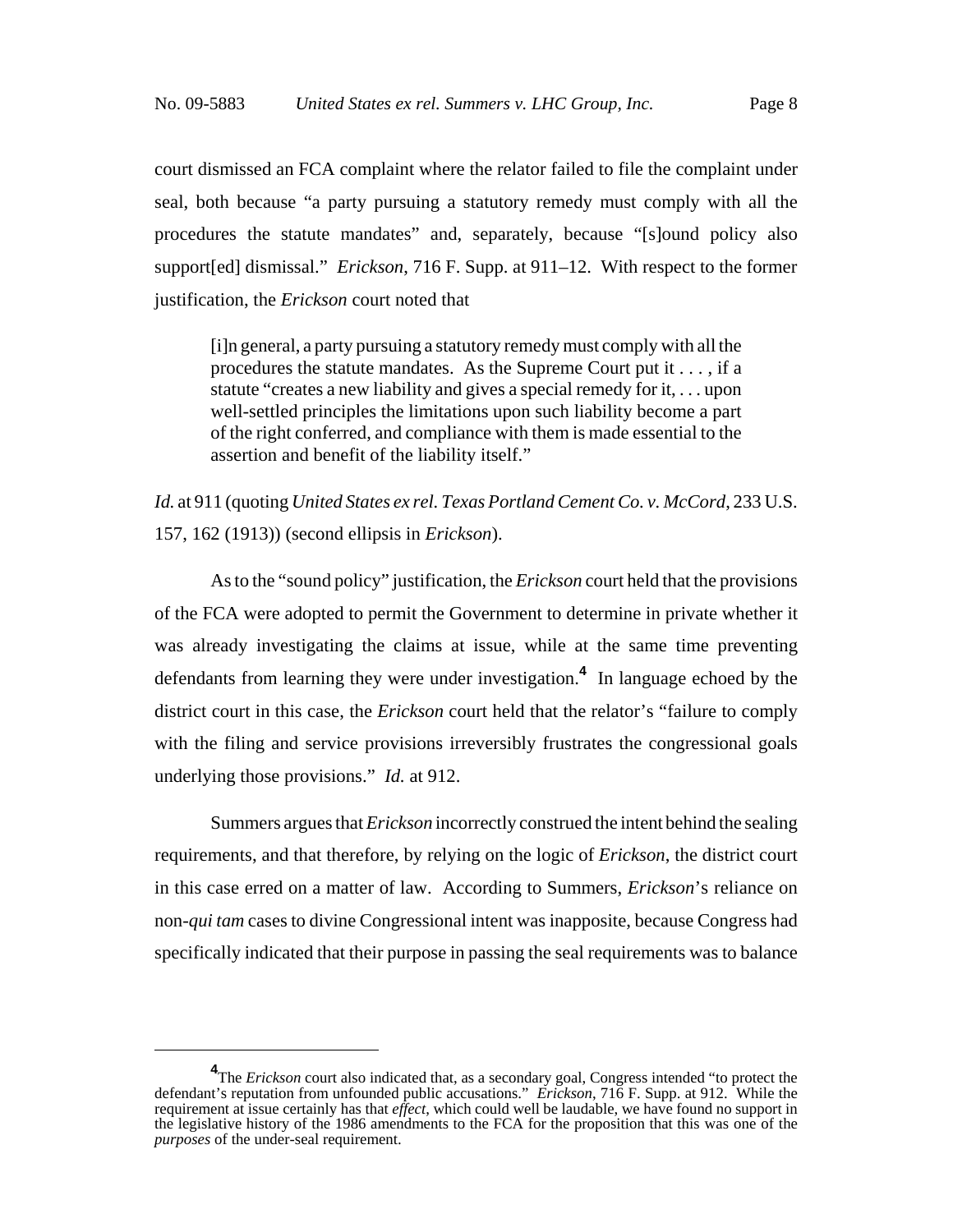the needs of law enforcement with the private-law-enforcement nature of the *qui tam* provisions—a specific balance not at issue in other statutes. Appellant's Br. at 23–24.**<sup>5</sup>**

Instead, Summers urges us to adopt a balancing test adopted by the Ninth Circuit in *United States ex rel. Lujan v. Hughes Aircraft Co.*, 67 F.3d 242 (9th Cir. 1995). In *Lujan*, an employee of the defendant brought a *qui tam* action under the FCA alleging that Hughes had mischarged the Government for work it had performed on radar systems, and also alleged that she had been the victim of employment discrimination and retaliatory termination. *Id.* at 243; *See also* 31 U.S.C. § 3730(h) (establishing a separate right to relief for employees who suffer retaliatory actions as a consequence of lawful acts done in furtherance of efforts to stop FCA violations). Lujan had also, prior to filing her *qui tam* suit, made similar allegations against Hughes in the course of a wrongful termination suit and a worker's compensation claim, and had been questioned extensively about "the basis of her forthcoming *qui tam* claim" by Hughes's attorney during depositions relating to her wrongful termination suit. *Lujan*, 67 F.3d at 243–44. Though Lujan did file her *qui tam* suit under seal, approximately thirty-four days into the sixty-day under-seal period an article appeared in the *Los Angeles Times* reporting the existence of the *qui tam* suit and disclosing the general nature of Lujan's allegations; the *Times* appears to have obtained at least some of that information from Lujan herself. *Id.* at 244. After the Government eventually notified the court that it would not intervene in the case, the district court granted a motion to dismiss by Hughes on the grounds that Lujan had failed to comply with the seal provisions. *Ibid.*

**<sup>5</sup>** The district court in this case also cited the Second Circuit's decision in *Pilon*, in which that court affirmed a district court's dismissal of an FCA case in which the *qui tam* relators had failed to file their complaint under seal and, in fact, had given an interview about their claims to a newspaper reporter mere hours after filing. Summers attacks *Pilon* on the grounds that the court in that case inappropriately considered "other interests not addressed by [the] legislative history" (in addition to those explicit in the legislative history) in evaluating whether their conduct frustrated the purposes of the FCA, including the potential damage to a defendant's reputation. *See Pilon*, 60 F.3d at 999. It is unclear how dispositive these "other interests" were to the *Pilon* court, but Summers is nevertheless correct that there is no evidence Congress intended any particular interest of the defendant's to be protected other than the removal of a procedural quirk that could sometimes require a defendant to answer a complaint a mere two days after being served. *See supra* at n.5. Even so, *Pilon* also relied heavily on the analysis present in *Erickson* to reach its decision, and presumably would have reached the same conclusion even if the extraneous considerations had been excised. *See Pilon*, 60 F.3d at 999 ("The Pilons' failure to comply with the service and filing requirements incurably frustrated *all* of these interests.") (emphasis added).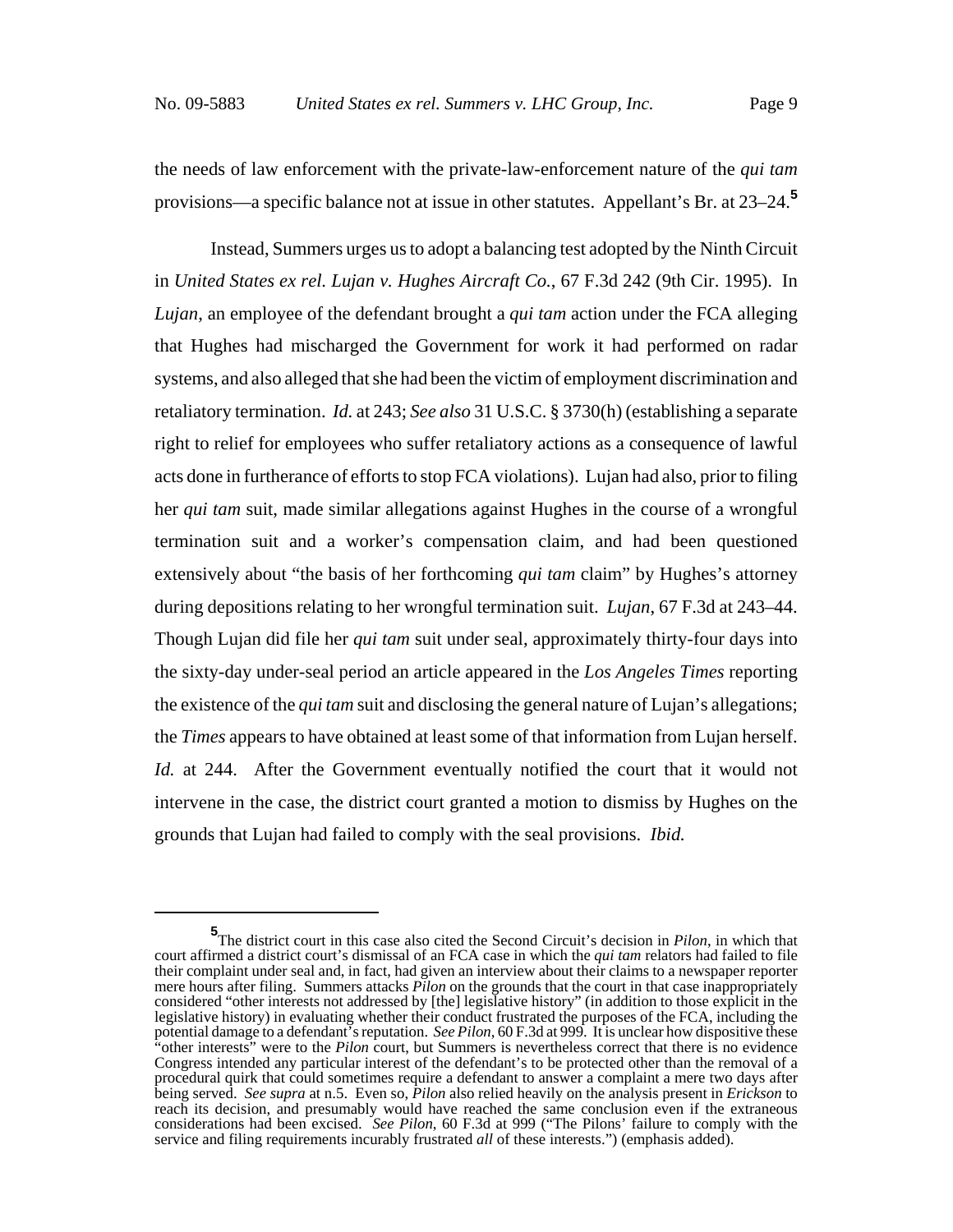The Ninth Circuit reversed. Though it observed that "Lujan clearly violated the seal provision," *Lujan*, 67 F.3d at 244, it also indicated that "[n]o provision of the False Claims Act explicitly authorizes dismissal as a sanction for disclosures in violation of the seal requirement," and that the district court had erred in concluding that the authorization for such dismissal was implicit in the purpose of the seal requirement. *Id.* at 245. Instead, the Ninth Circuit held that, when the seal provisions are broken, the balance between the purposes of *qui tam* actions and law enforcement needs must be evaluated in light of the facts and circumstances of the case. *Ibid.* Specifically, the Ninth Circuit held that three factors should be considered when determining whether dismissal is an appropriate sanction for a violation of the sealing requirements: (1) the extent to which the Government had been harmed by the disclosure; (2) the nature of the violation in terms of its "relative severity"; and (3) the presence or absence of bad faith or willfulness on the relator's part. *Id.* at 246. Finding that an evaluation of the facts of Lujan's case as they pertained to those factors seemingly argued against dismissal, the Ninth Circuit remanded for further consideration of whether dismissal was appropriate. *Ibid.*

LHC responds to *Lujan* primarily with a side-step: they argue that *Lujan* is inapposite because, in that case, the relator *did* file her complaint under seal, and only violated the sealing provisions after a significant portion of the sealing period had elapsed. In so doing, they point to language in *Lujan* emphasizing the factual differences between that case and *Erickson* and *Pilon*:

For example, in *Erickson*, the relator *completely* failed to comply with *any* of the requirements of § 3730(b)(2). Similarly, in *Pilon*, counsel failed to file the complaint *in camera*, failed to serve the United States with a copy of the complaint and a written disclosure of the underlying evidence, and, several hours after filing, arranged for an extensive interview with a reporter.

### *Lujan*, 67 F.3d at 246.

The distinction between *Lujan*'s after-filing violation and Summers's failure to file under seal at all makes for a tempting target. Certainly, it would be rational to argue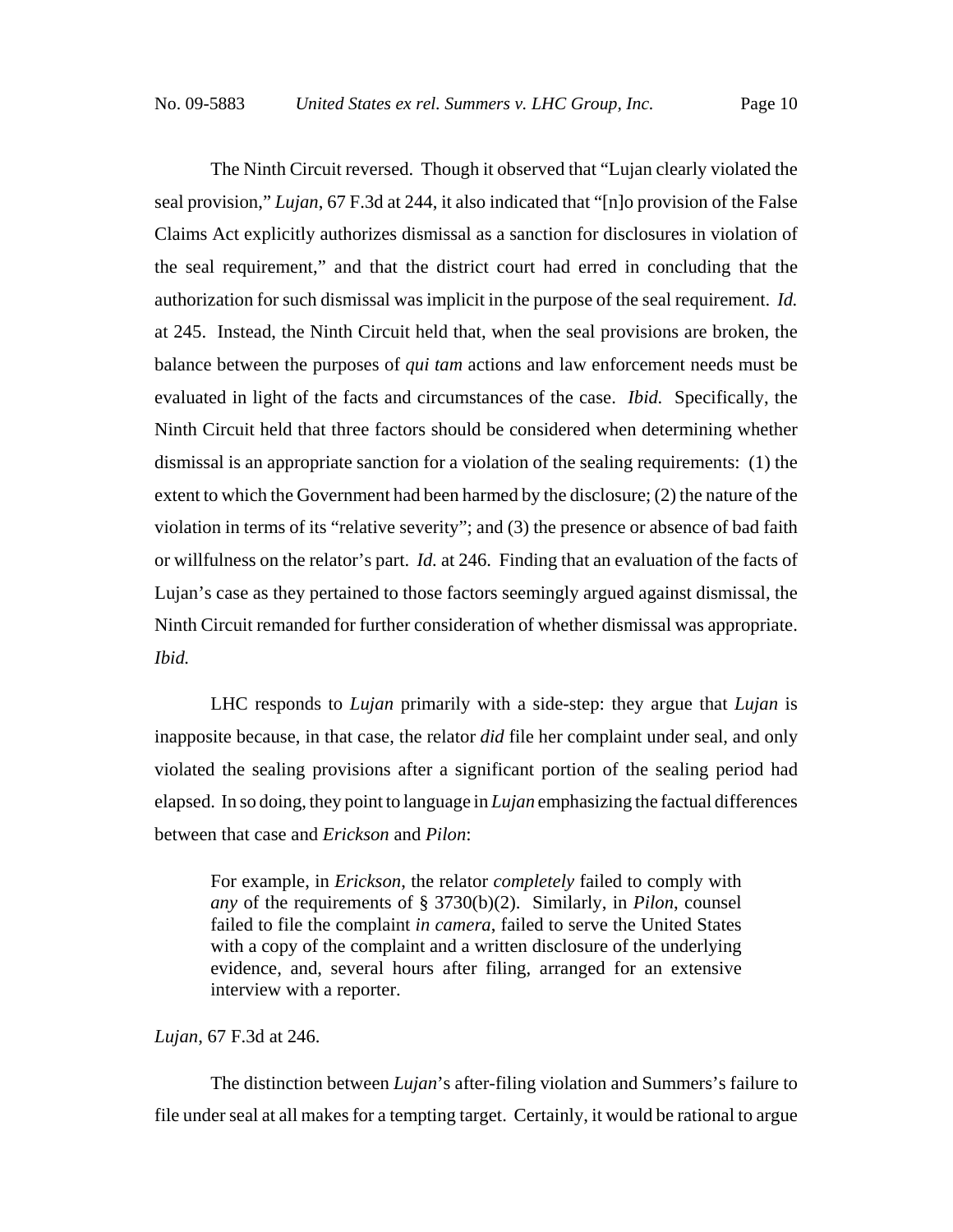that a very broad range of circumstances might obtain when a post-filing violation occurs, and that a plaintiff who inadvertently lets slip the substance of her complaint to the editor of a local newsletter on day fifty-nine of the *in camera* period has committed a qualitatively different act than one who marches from the clerk's office to a press conference on the courthouse steps immediately after filing. In the former case, there would be comparatively little damage possible to the Government's interest in preserving the seal, and presumably little damage done. It would further make sense to argue that, when a complaint is not filed under seal at all, the logic of *Lujan* simply does not apply because the Government has had *no* chance to evaluate the claims against the defendant, which have effectively been published to anyone willing to search the publicly available court records. Indeed, this is the reasoning relied upon by the district court and the appellees.**<sup>6</sup>**

However, the reasoning of *Lujan* itself appears to make such a distinction illusory. Rather, in evaluating the question of whether damage had been done to the Government's interest in conducting investigations without "tipping off" the defendant, the Ninth Circuit observed that

[w]e have reason to doubt whether the Government actually suffered any harm in this case. Both parties refer in their briefs to Hughes' deposition of Lujan in her state court proceedings; the deposition took place before her *qui tam* case was filed and before any seal existed. The deposition transcript excerpts presented by Lujan indicate Hughes was aware of Lujan's intent to file a *qui tam* action and of the nature of her allegations. In light of the fact that Lujan's disclosure to the *Times* gave only general descriptions of her claims in contrast to the very detailed answers Lujan

**<sup>6</sup>** For its part, the Government has filed a brief asserting that the *Lujan* test "properly captured how these violations should be handled." Its discussion of this issue, however, is primarily limited to support for the particular factors considered by the *Lujan* court; it does not make a developed argument with respect to the predicate question of whether a balancing test ought to be applied in the first instance. Relatedly, we note that although the Government designated itself as an appellee in this case, and in fact was permitted to share time at oral argument with LHC Group, it appears that its real interest in this case is more closely aligned with that of the appellant. Accordingly, we have reformed the party designations as indicated on the above caption. As it has not been argued on appeal, we deliberately refrain from deciding at this time whether the Government has standing to appear as a party on appeal when it has declined to participate in an FCA case in the district court. *See United States ex rel. Smith v. Lampers*, 69 F. App'x 719, 721 (6th Cir. 2003) (assuming, in the absence of arguments to the contrary, "that the Government has standing to appeal [a] district court's final judgment dismissing [a] case with prejudice over the government's objection" even though the government did not formally exercise its right to intervene under the FCA.).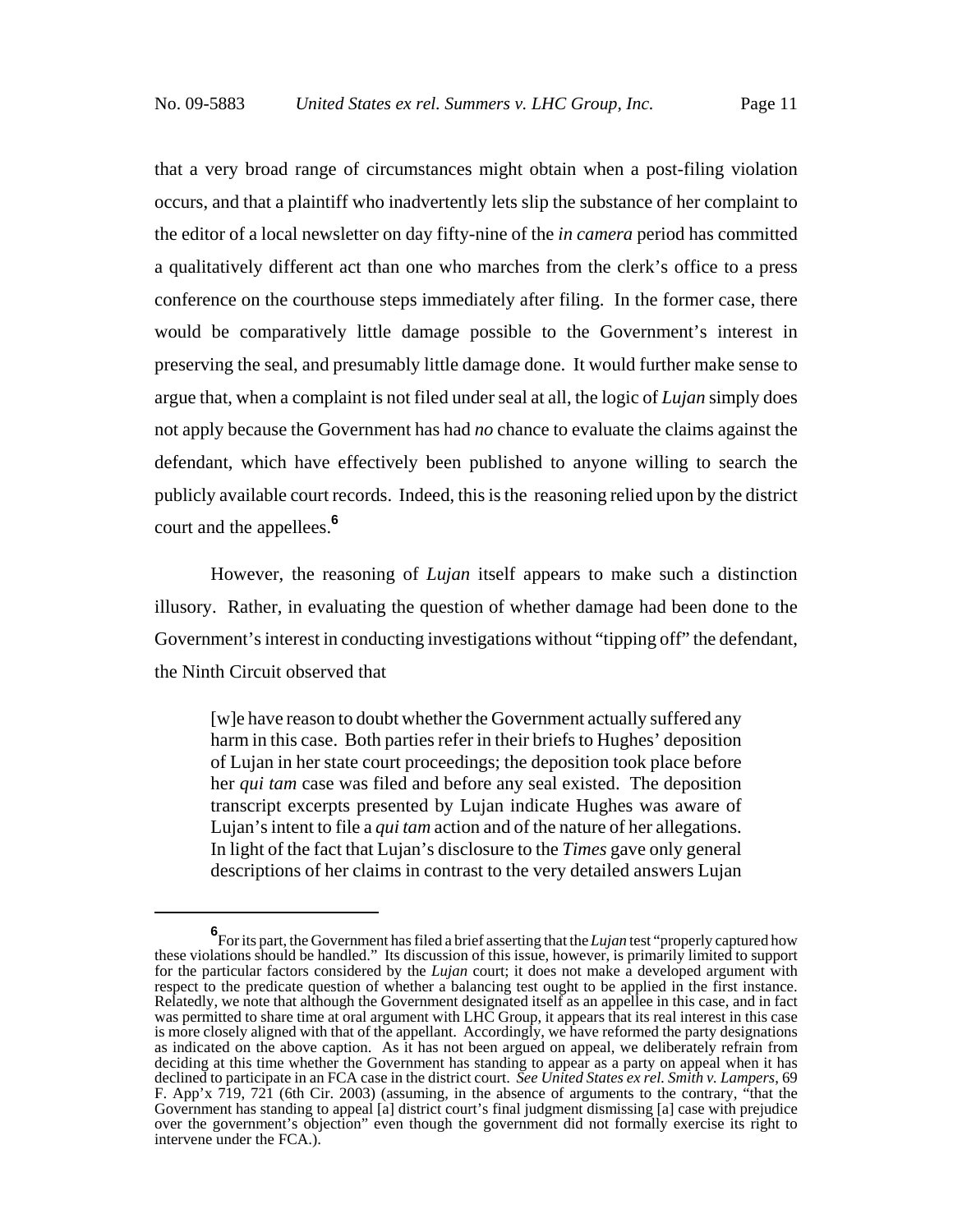gave Hughes' attorney during her deposition, there is a strong inference that Hughes did not learn anything from the *Times* articles that it did not already know. If Hughes learned nothing from the *Times* articles, then the articles alone could not have prompted any action by Hughes, and the Government's investigation could not have been hampered by the articles.

*Lujan*, 67 F.3d at 245–46. Thus one critical event, in the Ninth Circuit's view, was a disclosure that occurred even before the FCA lawsuit had been filed. Presumably, then, the Ninth Circuit would have reached the same conclusion even if the complaint had never been filed under seal, as long as nothing contained therein could have prompted any action by Hughes by supplying it with information it did not already know. Therefore, under *Lujan*, a district court would seemingly be required to conduct the balancing-test analysis regardless of whether the alleged breach occurred after filing or due to a failure to file *in camera* altogether, and to skirt the logic of *Lujan* by making that distinction would miss its import.

Perhaps even more importantly, the questions of which factors to weigh and how to weigh them were, in the *Lujan* court's view, subsequent to a determination that a facts-and-circumstances analysis was required in order to preserve the balance Congress intended in the first place. Tellingly, the language cited by the Appellees distinguishing the facts of *Lujan* from those of *Erickson* and *Pilon* comes from a section of *Lujan* discussing the question of how severe the breach might have been—an inquiry the court would never even reach if a facts and circumstances analysis were not appropriate. Thus the *Lujan* court had moved on from the question presented here to an application of its newly-fashioned test.

This circuit has never addressed the question of whether a violation of the sealing provisions applicable to *qui tam* relators under the FCA precludes recovery by the relator.**<sup>7</sup>** Now having the issue squarely before us, we decline to follow the *Lujan*

**<sup>7</sup>** In our nearest approach to this issue, a non-oral-argument panel of the court affirmed dismissal of a putative relator's FCA claims, noting only that "[s]ummary judgment was also proper on the claim under the False Claims Act, as Hackett complied with none of the requirements for filing a qui tam claim." *Hackett v. Martin Marietta Corp.*, 98 F.3d 1341 (table), 1996 WL 577628, at \*1 (6th Cir. Oct. 7, 1996) (citing *Pilon*, 60 F.3d at 997–1000).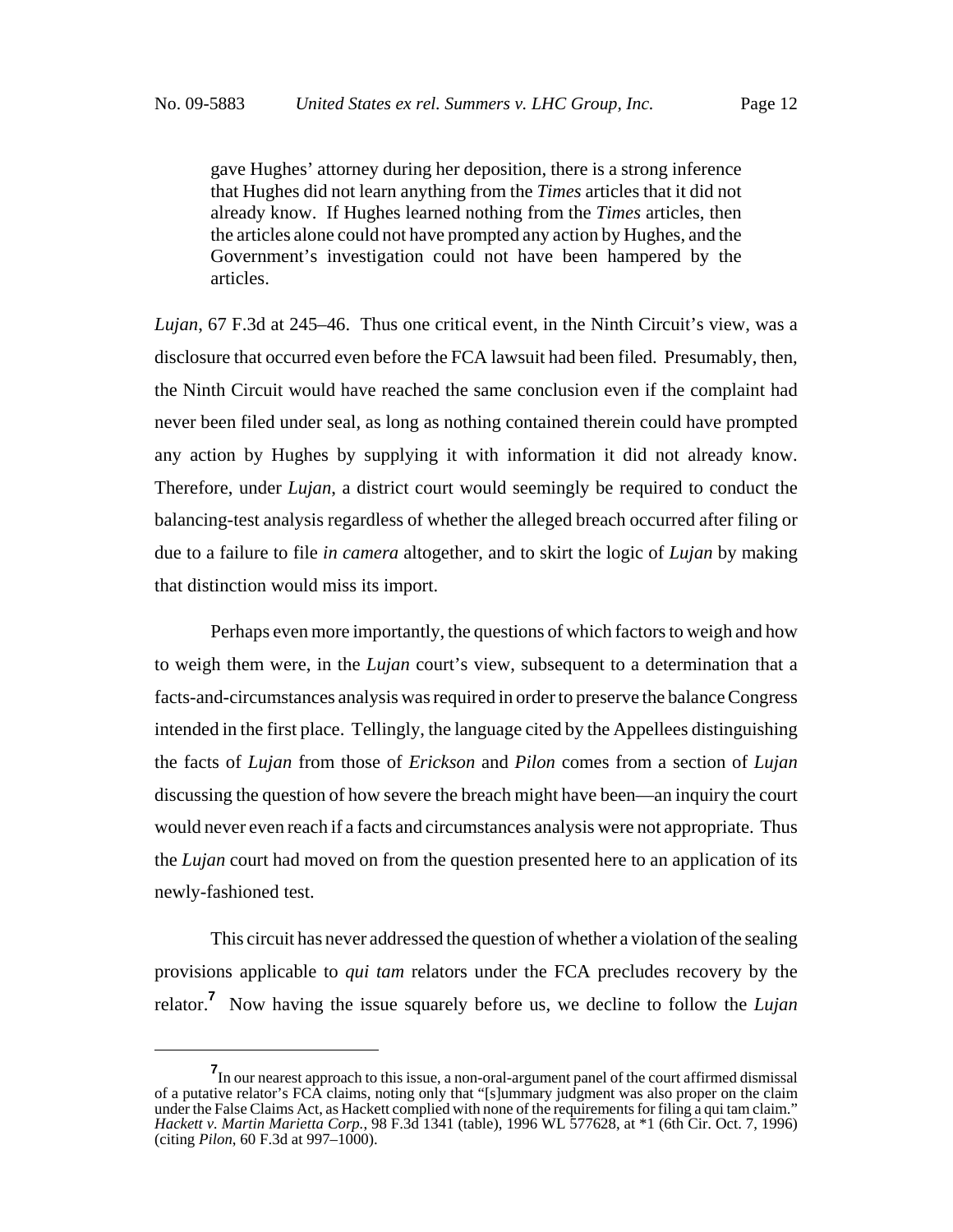court's analysis, and hold that violations of the procedural requirements imposed on *qui tam* plaintiffs under the False Claims Act preclude such plaintiffs from asserting *qui tam* status.

We do so for several reasons. Most prominently, a *Lujan*-style balancing test would, in our opinion, represent a form of judicial overreach. In fashioning the FCA's procedural requirements, Congress clearly identified the factors it found relevant and considered the tension between them, and decided that a sixty-day *in camera* period was the correct length of time required to balance those factors. The Senate Committee on the Judiciary, in explaining the decision to impose the under-seal requirement, reported that

[t]he initial 60-day sealing of the allegations has the same effect as if the *qui tam* relator had brought his information to the Government and notified the Government of his intent to sue. The Government would need an opportunity to study and evaluate the information in either situation. Under this provision, the purposes of *qui tam* actions are balanced with law enforcement needs as the bill allows the *qui tam* relator to both start the judicial wheels in motion and protect his own litigative rights. If the individual who planned to bring a *qui tam* action did not file an action before bringing his information to the Government, nothing would preclude the Government from bringing suit first and the individual would no longer be considered a proper *qui tam* relator. Additionally, much of the purpose of *qui tam* actions would be defeated unless the private individual is able to advance the case to litigation. The Committee feels that sealing the initial private civil false claims complaint protects both the Government and the defendant's interests without harming those of the private relator.

S. Rep. 99-345, at 24. Thus Congress was well aware of the various policy interests that might be affected by an *in camera* requirement, and chose a sixty-day requirement accordingly.

Two other features of the requirement support the conclusion that Congress's selection of sixty days was intended to represent its own judgment as to how to balance those interests. First, the Committee explicitly indicated that "[n]othing in the statute . . . precludes the Government from intervening before the 60-day period expires, at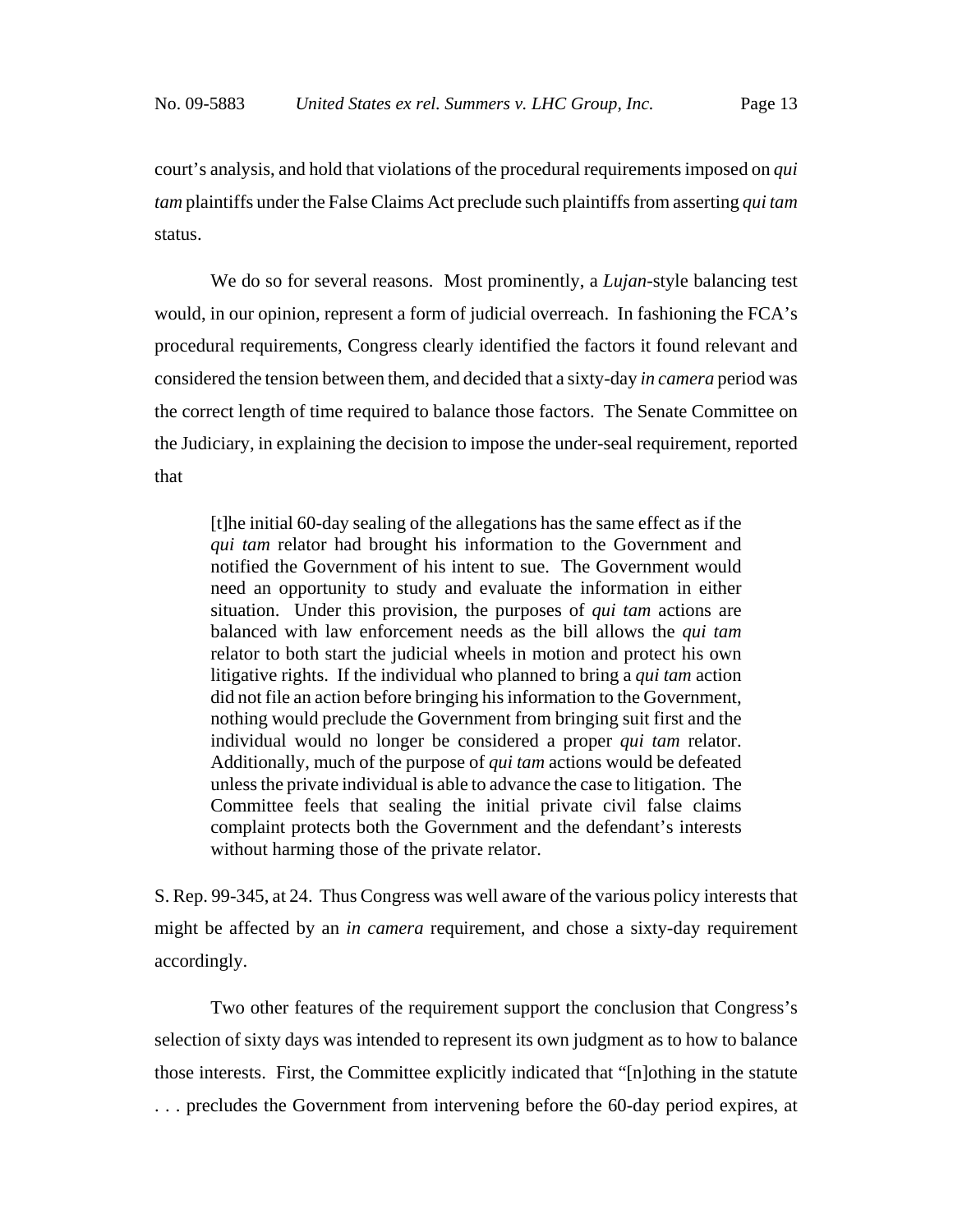which time the court would unseal the complaint and have it served upon the defendant pursuant to Rule 4 of the Federal Rules of Civil Procedure." *Ibid*. In other words, Congress understood that it was *possible* for circumstances to arise that would obviate the need for the full sixty-day period, and further demonstrated that it knew how to provide for them. The only such circumstance it appears to have found relevant, however, was one in which the Government had already decided to intervene *and had acted on that decision*. The exception is thus entirely within the Government's discretion, consistent with Congress's intent to provide it with a window in which it might "determine both if that suit involves matters the Government is already investigating and whether it is in the Government's interest to intervene and take over the civil action." *Ibid*. No such exception is found in the statute or in its legislative history for situations in which a relator simply fails to abide by the under-seal requirement.

Second, the statute also demonstrates Congress's intent by providing for a mechanism under which the Government may petition a court for extensions of the original sixty-day evaluatory period and the time during which the complaint remains under seal. However, such

[e]xtensions will be granted . . . only upon a showing of "good cause". The Committee intends that courts weigh carefully any extensions on the period of time in which the Government has to decide whether to intervene and take over the litigation. The Committee feels that with the vast majority of cases, 60 days is an adequate amount of time to allow Government coordination, review and decision. Consequently, "good cause" would not be established merely upon a showing that the Government was overburdened and had not had a chance to address the complaint.

### *Id*. at 24-25.

If Congress knew how to provide for the *extension* of the sixty-day *in camera* period in circumstances where the Government could show good cause, it surely knew how to provide for the *abbreviation* of that period when one of the other parties affected by the requirement—in this case, the relator—could show good cause. The fact that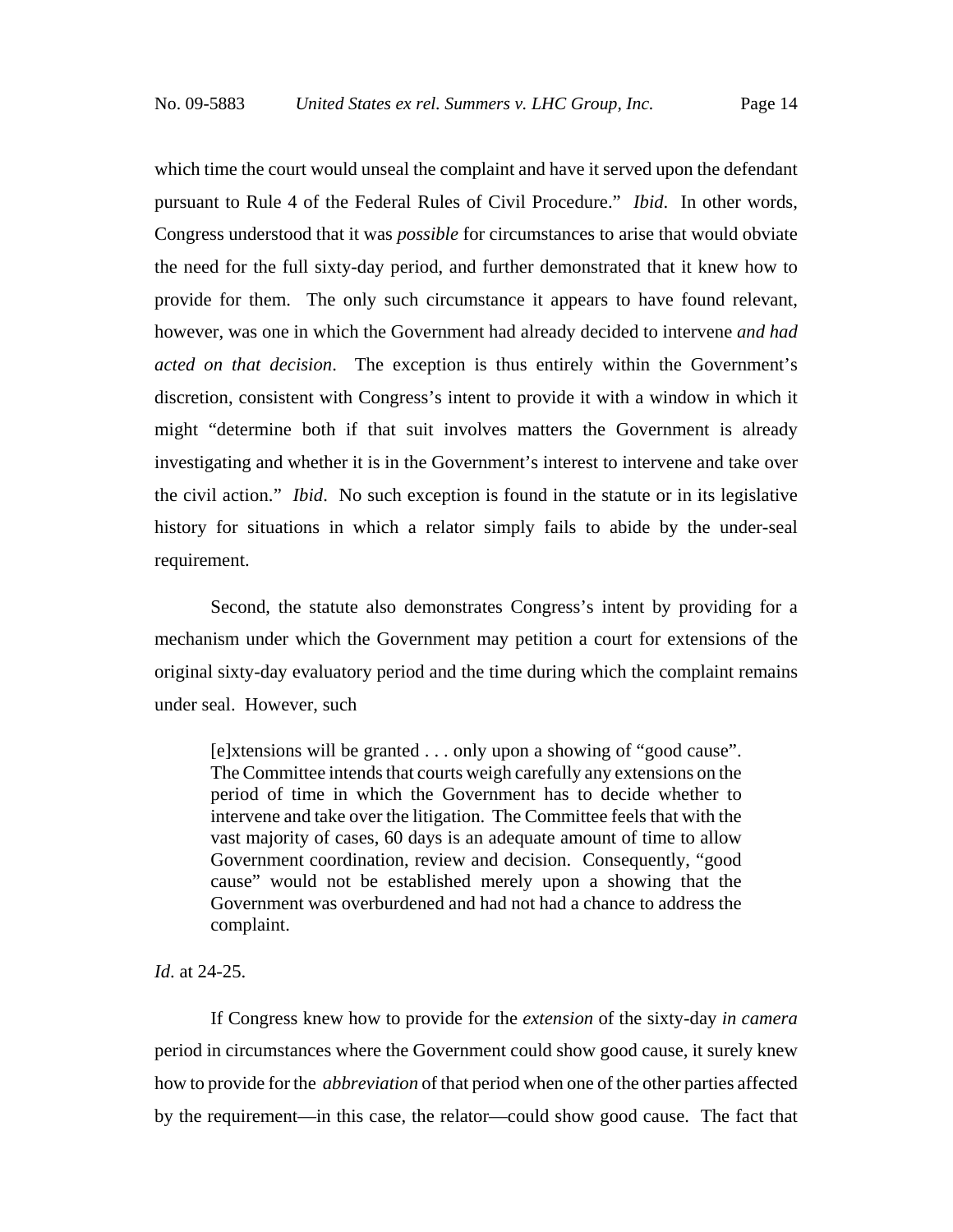Congress did not do so is not ours to gainsay. *See Bryant v. Dollar Gen. Corp.*, 538 F.3d 394, 402 (6th Cir. 2008) ("Established principles of statutory interpretation caution against . . . an interpretation inconsistent with the intent of Congress.") (citation and internal quotation marks omitted).

We also find unpersuasive the argument that "[t]he mere possibility that the Government *might* have been harmed by disclosure is not alone enough reason to justify dismissal of the entire action." *Lujan*, 67 F.3d at 245. The mere possibility that the Government *might* be harmed by disclosure is, in fact, the point of the *in camera* requirement. The legislative history of the 1986 amendments reveals that Congress was concerned not with punishing plaintiffs for publicizing the claims, but rather with ensuring that the Government was given a fair chance to evaluate those claims at a time when it could be certain that the status quo had not been disturbed by the defendant's knowledge that the lawsuit had been filed. In that sense, the rules are in place precisely because Congress understood that a defendant's knowledge that the Government has *in fact* been made aware of the allegations against it could well lead the defendant to change its behavior, for good or ill, and thus the extent to which the Government might be harmed by disclosure is impossible to evaluate *a priori*.

It is perhaps true that in some cases a disclosure might turn out to be relatively benign. Such an outcome, however, would be affected in large measure by information to which the plaintiff has no access, including the state of any investigation already undertaken by the Government and its own internal investigative priorities, and the extent to which a defendant may have guessed that a *qui tam* suit was coming and that defendant's tolerance for risk in the face of such a possibility. For that reason, even disclosures that cause little or no harm to the Government's interest do so through no particular virtue of the plaintiff. Requiring violations of the FCA's under-seal requirement to be subjected to a balancing test thereby both misses the point of the requirement itself and potentially encourages plaintiffs to comply with the FCA's underseal requirement only to the point the costs of compliance are outweighed by the risk that any given violation would turn out to be severe enough to require dismissal of an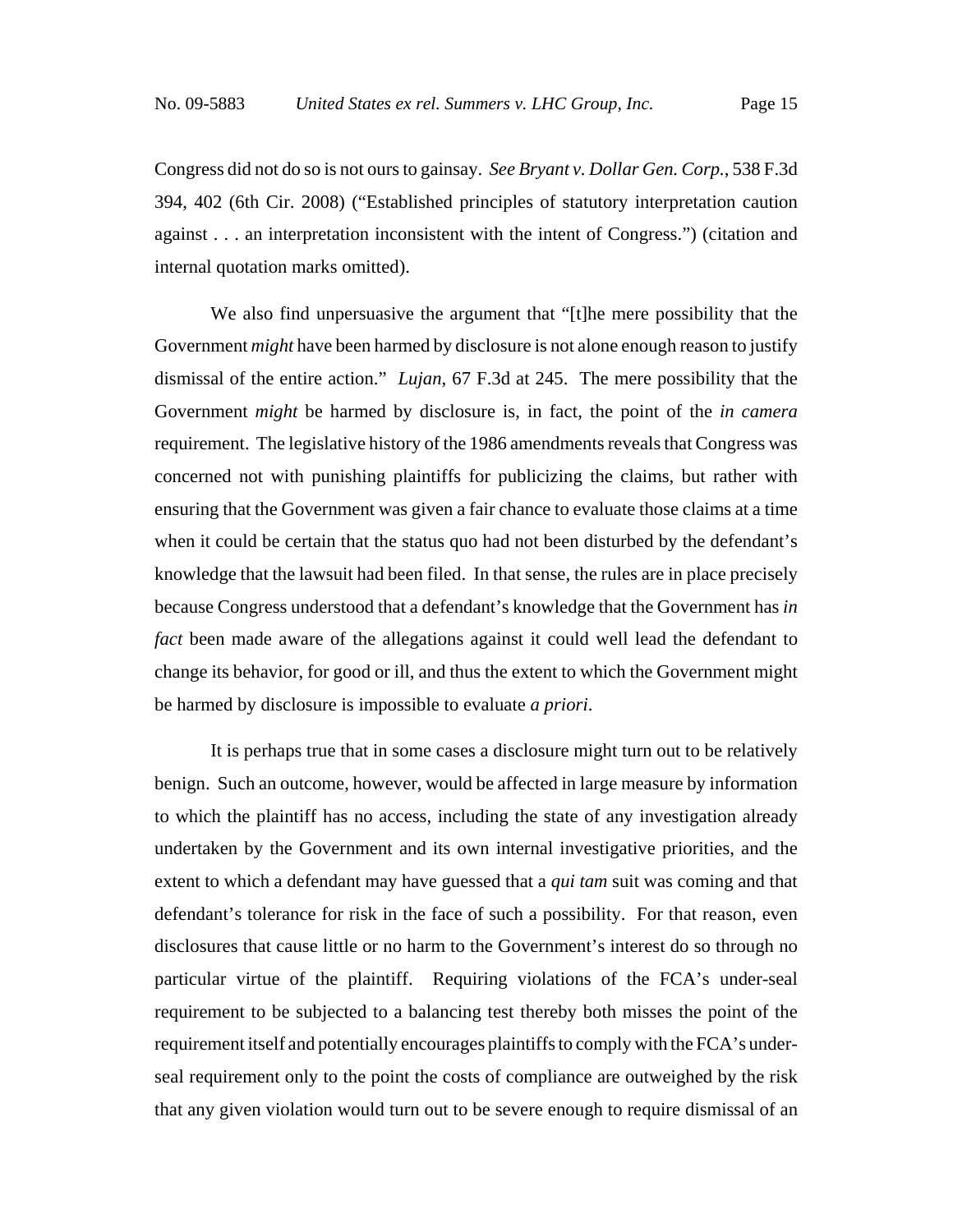FCA claim. Under such a regime, plaintiffs would be encouraged to make disclosures in circumstances when doing so might particularly strengthen their own position, such as those in which exposing a defendant to immediate and hostile media coverage might provide a plaintiff with the leverage to demand that a defendant come to terms quickly. In other words, the extent of a plaintiff's compliance with the FCA's under-seal requirement would become subject to the same risk analysis as any other litigation tactic, an analysis in which it would be the plaintiff's, not the Government's, interests that were paramount. Given that the very existence of the *qui tam* right to bring suit in the name of the Government is created by statute, it is particularly appropriate to have the right exist in a given case only with the preconditions that Congress deemed necessary for the purpose of safeguarding the Government's interests. Summers's arguments that the cases relied upon by LHC did not themselves involve the particular balance addressed by Congress vis-a-vis the FCA are irrelevant. As a matter of statutory construction, those cases stand for the proposition that the procedural requirements imposed by a statute reflect the compromise between competing interests in the manner intended by Congress, and thus condition the plaintiff's cause of action, without regard to factors we might otherwise consider pertinent. An FCA plaintiff who cannot satisfy those conditions, like Summers, cannot bring suit in the name of the Government and has no basis for recovery.

#### C

Summers attempts to present a second issue in her brief on appeal, inasmuch as she argues that "the nature of the violation of section  $3730(b)(2)$  did not warrant dismissal." *See* Appellant Br. at 20–22. In essence, this is an argument that she made a "good faith attempt to file the complaint under seal" and that her failure to do so was not willful.

These issues did not form a basis for the decision below, and remain immaterial on appeal given our analysis above. Though good faith and willfulness might be relevant if we were to accept the proposition that violations of the FCA's procedural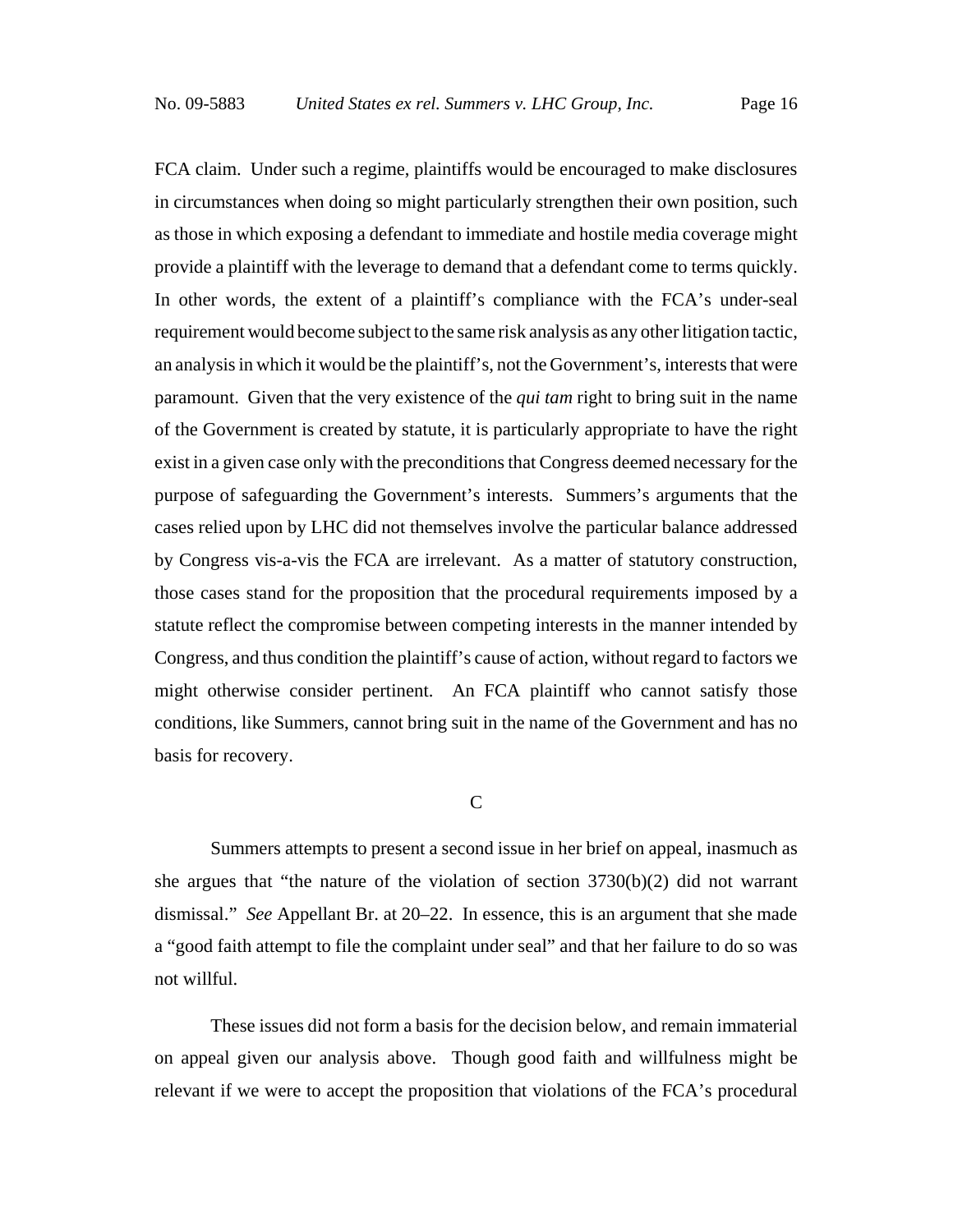requirements should be analyzed through a balancing test, they carry no weight when the essential preconditions for *qui tam* status have not been met.

### D

Finally, we note that the Government has asked that we clarify that any dismissal of Summers's claims is without prejudice to their ability to bring the same claims against LHC. The district court explicitly held that its dismissal was without prejudice to the United States. *United States ex rel. Summers*, 2009 WL 1651503, at \*1, \*6. The appellee has not challenged that determination, and indeed relies upon the fact that the district court's dismissal was without prejudice to the United States to argue that the "prejudice to the Government" element of the *Lujan* test does not weigh in Summers's favor even if that test were to apply. Appellee Br. at 23–24. As all parties appear to agree with the district court on this issue, we decline to settle a question not in dispute.

#### **IV**

Congress has created the *qui tam* cause of action in False Claims Act cases, and has imposed procedural conditions on that cause of action as it sees fit to balance competing policy goals. We will not second-guess its calculus; without meeting those conditions, a False Claims Act plaintiff has no more right to bring suit in the Government's name than any other private person. The judgment of the district court is **AFFIRMED**.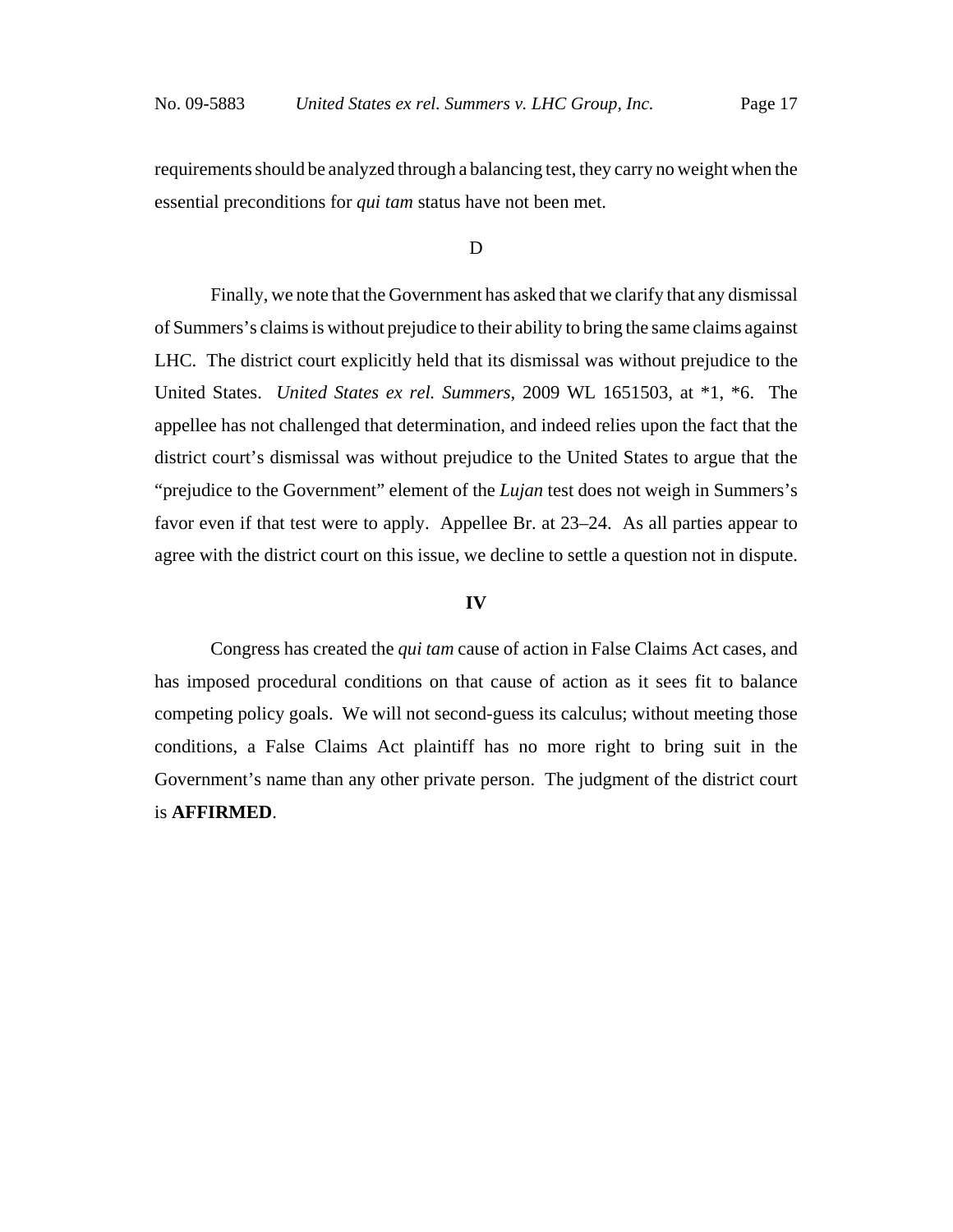### **CONCURRING IN THE RESULT \_\_\_\_\_\_\_\_\_\_\_\_\_\_\_\_\_\_\_\_\_\_\_\_\_\_\_\_\_\_\_\_\_\_\_**

**\_\_\_\_\_\_\_\_\_\_\_\_\_\_\_\_\_\_\_\_\_\_\_\_\_\_\_\_\_\_\_\_\_\_\_**

KEITH, Circuit Judge, concurring. Although I concur in the result the majority reaches, I write separately to provide clarification as to: 1) the current state of the law regarding dismissal of a private citizen's *qui tam* claim for failure to comply with the False Claims Act's filing procedures; and 2) Congress' intent in creating these procedures.

### **I.**

Although the proper rule to be used when assessing whether to dismiss a relator's improperly filed *qui tam* complaint is an issue of first impression in the Sixth Circuit, both the Second and Ninth Circuits have addressed the matter. *United States ex rel. Lujan v. Hughes Aircraft Co.*, 67 F.3d 242 (9th Cir. 1995); *United States ex. rel. Pilon v. Martin Marietta Corp.*, 60 F.3d 995 (2d Cir. 1995). Contrary to defendant LHC Group Inc.'s (LHC) and the district court's characterization, however, our sister circuits have adopted an approach that determines whether to dismiss an improperly filed complaint on a case by case basis, as opposed to the *per se* rule adopted here.

The district court, in concluding that letter-perfect compliance with the FCA's filing procedures is required to survive a motion to dismiss, relied primarily on *Erickson ex rel. United States v. American Inst. of Biological Scis.*, 716 F. Supp. 908 (E.D. Va. 1989). The court in *Erickson*, lacking any guidance for its interpretation of the then relatively new procedures, concluded that dismissal of improperly filed claims is mandatory. *Id.* at 911-12. Since then, however, multiple courts have addressed the matter, hesitating to adopt a rule requiring dismissal. *See Lujan*, 67 F.3d at 245 (setting out a three-part balancing test for the purposes of determining whether the court should dismiss relator's improperly filed *qui tam* complaint); *Pilon*, 60 F.3d at 998-99, 1000 n.5 (examining the impact of filing and service defects on government's ability to prosecute the case before granting dismissal and distinguishing the case from another where the procedural failure had minimal impact); *United States ex rel. Branch*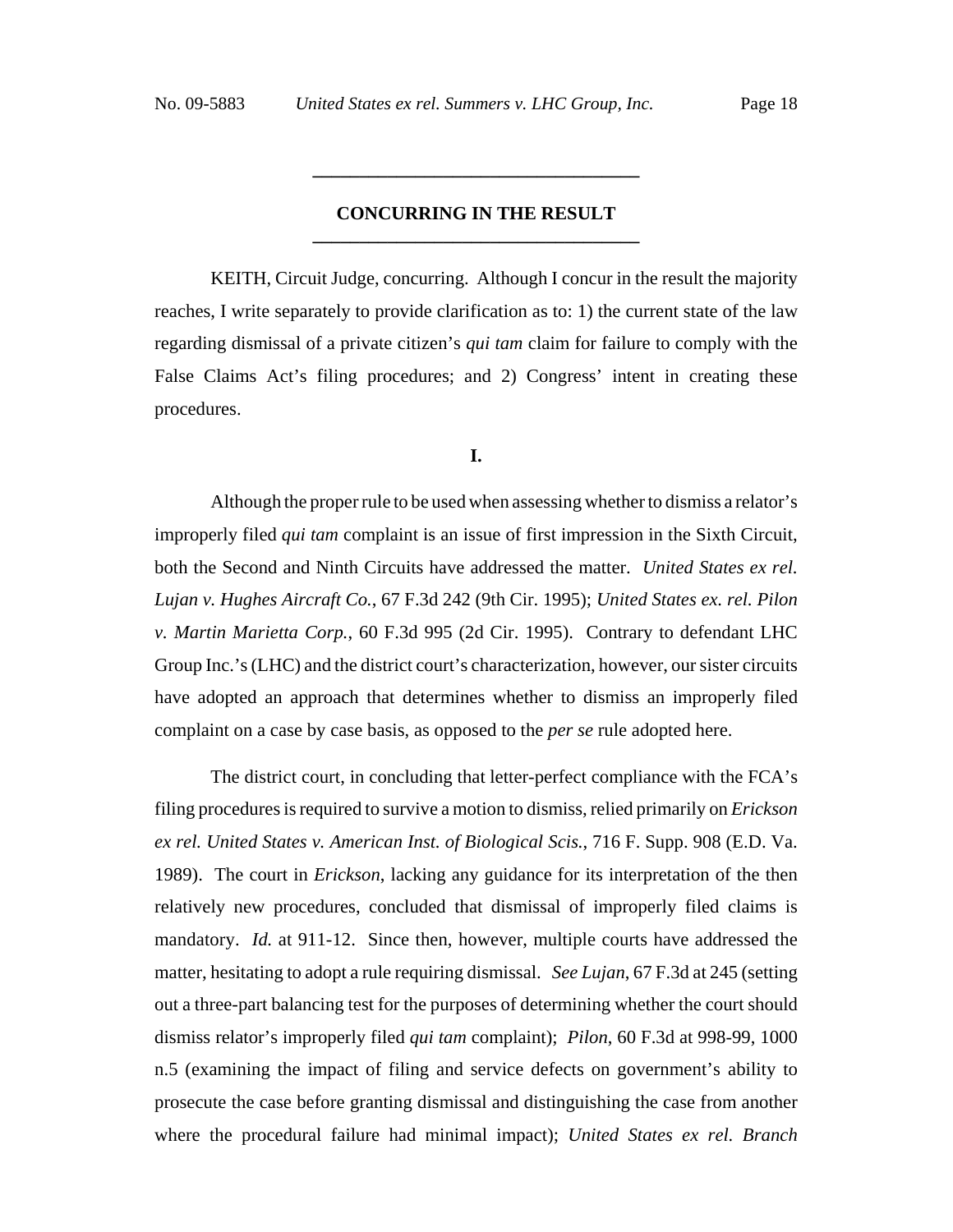*Consultants, L.L.C. v. Allstate Ins. Co.*, 668 F. Supp. 2d 780, 803 (E.D. La. 2009) ("[N]umerous courts have held that such requirements are not jurisdictional and their violation does not require dismissal of the complaint."); *United States ex rel. Bogart v. King Pharms.*, 414 F. Supp. 2d 540, 544 (E.D. Pa. 2006) ("Although a few district courts outside the Third Circuit have held that the FCA's filing and service requirements are jurisdictional, other persuasive circuit authority calls for a balancing of factors when determining whether procedural defects warrant dismissal."); *Wisz ex rel. United States v. C/HCA Dev., Inc.*, 31 F. Supp. 2d 1068, 1069 (N.D. Ill. 1998) (denying defendant's motion to dismiss as relator's filing failure did not prevent the government from having the opportunity to determine whether to intervene); *United States ex rel. Stinson, Lyons, Gerlin & Bustamante, P.A. v. Blue Cross Blue Shield of Ga., Inc.*, 755 F. Supp. 1040, 1054 (S.D. Ga. 1990) ("The Court sees no reason to demand letter-perfect compliance with the provision in a case<sup>[]</sup> such as this one<sup>[1]</sup>; *United States ex rel. Kusner v. Osteopathic Ctr.*, No. 88-9753, 1996 U.S. Dist. LEXIS 7389, \*15 (E.D. Pa. May 28, 1996) ("[T]here is nothing in the language of the False Claims Act which requires that a *qui tam* complaint be dismissed with prejudice if the confidentiality provisions are violated[.]")*.*

As noted, among the courts that have refrained from adopting a *per se* rule are both the Second and Ninth Circuits. While the district court and LHC both read the Second Circuit's decision in *United States ex. rel. Pilon v. Martin Marietta Corp.*, as requiring dismissal in every instance, a closer reading provides a more nuanced answer. The *Pilon* court, as opposed to reflexively finding that dismissal was required, engaged in a careful analysis of the impact of the relator's violation on the United States' ability to pursue a potential case against the defendant – Congress' prime motivation in creating the filing procedures. 60 F.3d at 999. Additionally, the court discussed the relator's lack of a good faith in failing to fulfill the procedural requirements. *Id.* Only after the court completed discussing these points, did it buttress its decision with other cases reaching the same conclusion. *Id.* at 998-99. *See also, Brooks-Ngwenya v. Indianapolis Pub. Schs*, 564 F.3d 804, 808 (7th Cir. 2009) (interpreting *Pilon* as requiring dismissal only when the procedural error has caused irreparable harm); *Bogart*, 414 F. Supp. 2d at 544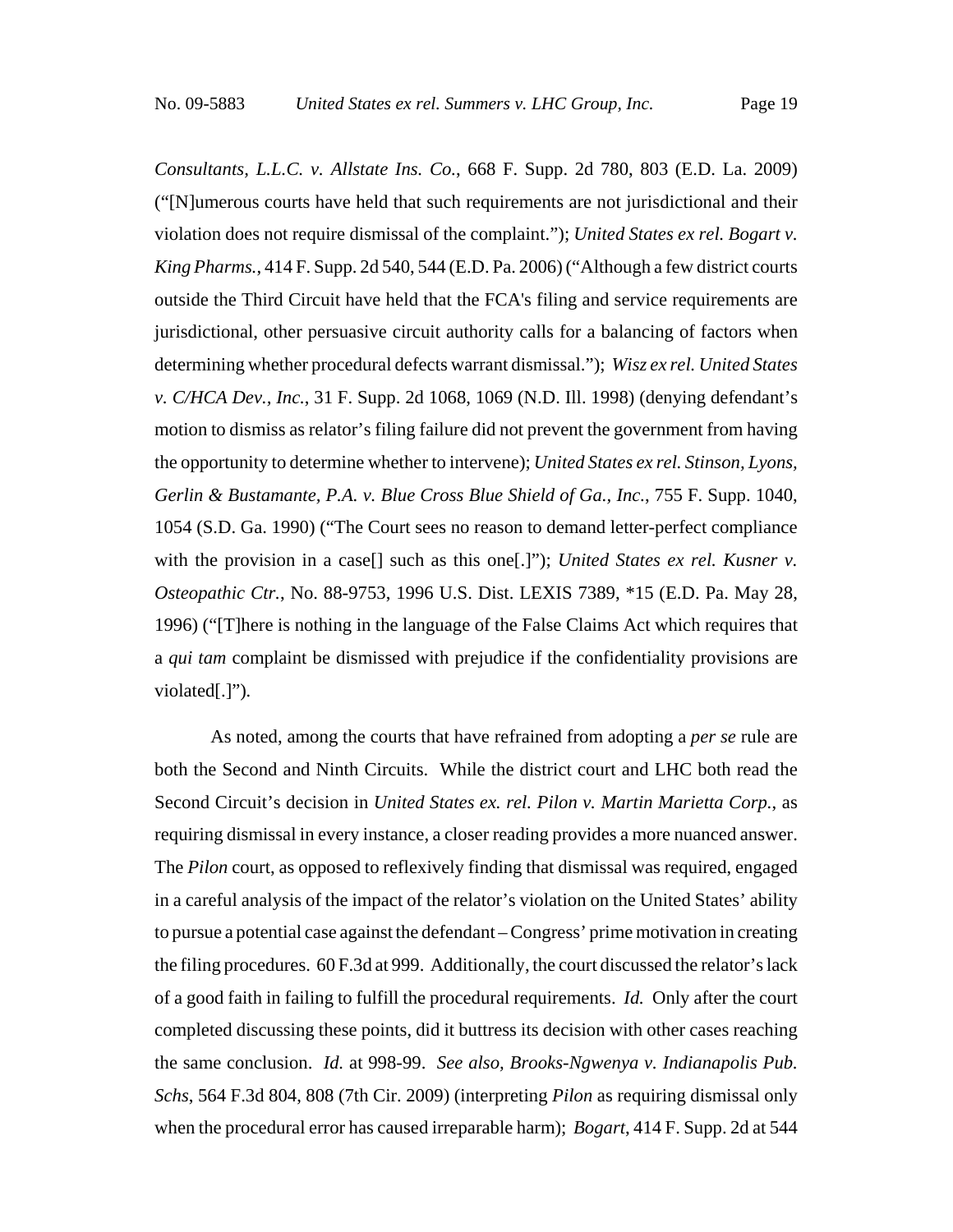(citing *Pilon* for the proposition that the court must consider the impact of the procedural error before dismissing improperly filed complaint).

Taking the *Pilon* court's analysis and restating it, the Ninth Circuit in *United States ex rel. Lujan v. Hughes Aircraft Co.*, enunciated a three-factor test to determine whether a court should dismiss an improperly filed claim, namely: 1) whether the violation actually harmed the government; 2) the nature and scope of the violation, specifically whether the relator violated all aspects of § 3730(b)(2), as opposed to only some of them; and 3) whether the relator committed the violations willfully or in bad faith. 67 F.3d at 245-247. Finding that the lower court had failed to engage in the proper balancing, the court in *Lujan* remanded the case for further proceedings in accordance with its decision. *Id.* at 248. As noted, a number of lower courts have since adopted the *Lujan* court's approach.

While the majority's interpretation of the False Claims Act is an eminently reasonable one with which I agree, I highlight that it is not based on the misinterpretation of *Pilon* L.H.C. advanced and the lower court accepted.

#### **II.**

LHC also argues that the imposition of a rule requiring mandatory dismissal is supported by Congress' intent in creating the requirements. LHC argues specifically that Congress, in addition to protecting the government's right to investigate the private citizen's claim, sought to safeguard the defendant's interest in not being improperly defamed. I, like the majority, find little support for LHC's argument.

Congress created the filing requirements for the primary purpose of securing for the government the opportunity to weigh the merits of a private citizen's *qui tam* claim and, if necessary, investigate the allegations made. *See* S. Rep. No. 99-345, at 24 (1986) *reprinted in* 1986 U.S.C.C.A.N. 5266, 5289; *see also, e.g., Pilon*, 60 F.3d at 998-99 (quoting the Committee report).

While the Committee noted a secondary concern regarding defendants to *qui tam* suits, it was not the concern that LHC alleges. The Committee's sole concern regarding